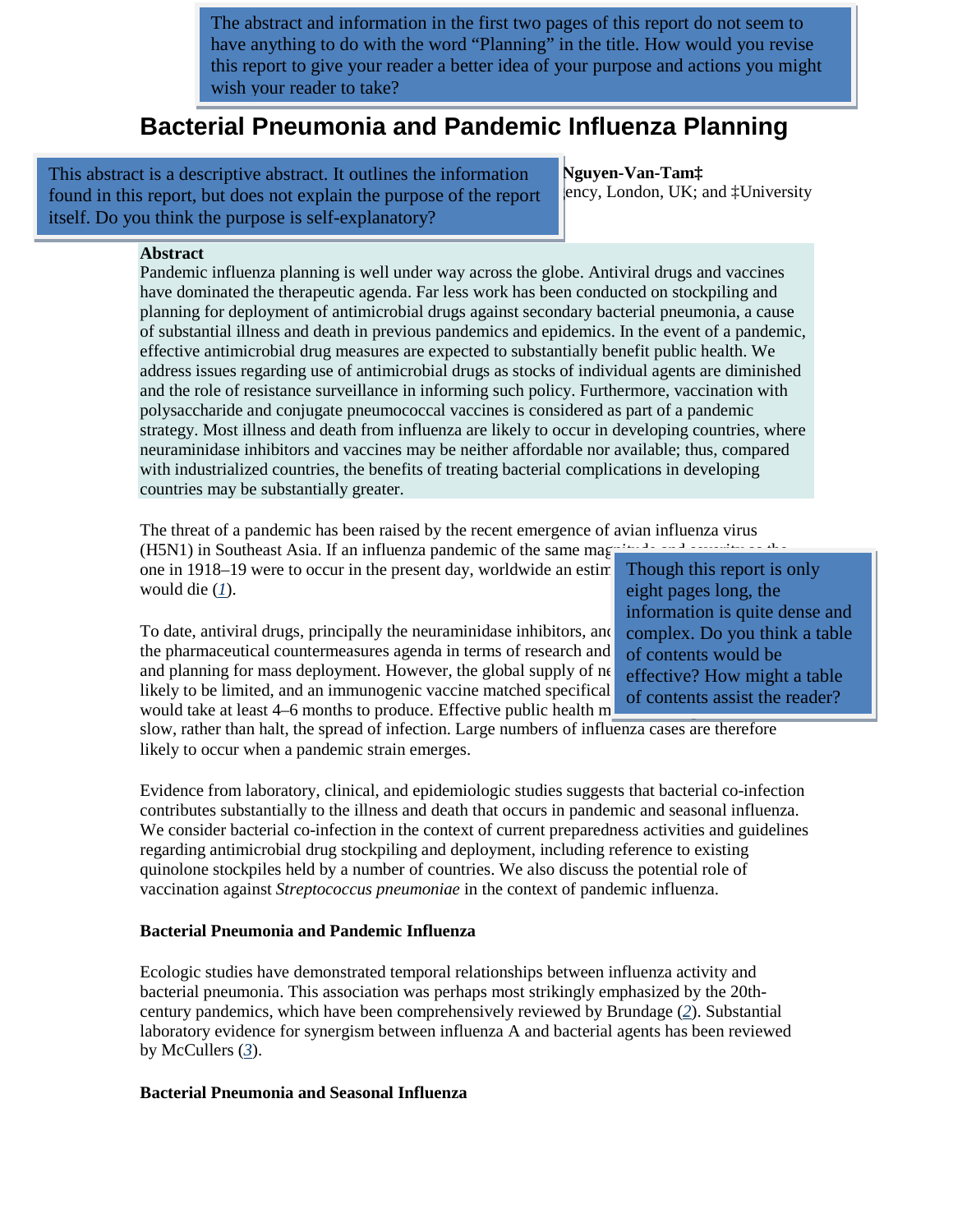Pandemics are relatively rare; therefore, more data are available about bacterial infections associated with seasonal than pandemic influenza A strains. Secondary bacterial pneumonia is a common cause of death in persons with seasonal influenza; co-infections have been found with ≈25% of all influenza-related deaths (*[4,5](http://www.cdc.gov/eid/content/14/8/1187.htm#1#1)*). Pathogen-specific data are summarized below.

#### *Streptococcus pneumoniae*

Of laboratory-confirmed cases of community-acquired pneumonia, ≈30% involve bacterial–viral co-infection (*[6–8](http://www.cdc.gov/eid/content/14/8/1187.htm#1#1)*). *S. pneumonia* is the most common cause of community-acquired pneumonia and bacterial co-infection with influenza A (*[9–12](http://www.cdc.gov/eid/content/14/8/1187.htm#1#1)*). Invasive pneumococcal disease is a term used when the organism is isolated from a typically sterile site, such as blood or pleural fluid. This definition therefore underestimates pneumococcal pneumonia where isolation of the organism is not possible (*[13](http://www.cdc.gov/eid/content/14/8/1187.htm#11#11)*). Notwithstanding, a number of studies have documented the temporal association between influenza and invasive pneumococcal disease, which suggests synergism. Grabowska et al. (*[14](http://www.cdc.gov/eid/content/14/8/1187.htm#11#11)*) recently used 2 epidemiologic methods based on Swedish surveillance data to estimate the excess cases of invasive pneumococcal pneumonia associated with seasonal influenza at 12%–30%.

HIV-infected children have a  $40\times$  greater risk than HIV-noninfected children for invasive pneumococcal disease and account for most cases of invasive pneumococcal disease in certain sub-Saharan African countries (*[13,15](http://www.cdc.gov/eid/content/14/8/1187.htm#11#11)*). HIV-infected children and adults would likely be more severely affected by an influenza pandemic.

#### **Staphylococcus aureus (Methicillin Sensitive and Methicillin Resis**

A retrospective study of influenza-related childhood deaths in the Uni season found *S. aureus* to be the most common bacterial agent, accounting for the 4.4 and  $\sigma$ >[5](http://www.cdc.gov/eid/content/14/8/1187.htm#1#1)0% of which were methicillin-resistant strains (5). Surveillance for

*aureus* community-acquired pneumonia in the United States during the 2003-04 season recorded 17 cases (88% methicillin-resistant *S. aureus* [MRSA]) and 5 deaths (4 with MRSA) and a median age of 21 years ( $16$ ); laboratory evidence of influenza infection was available for ≈75%. More recently, 10 cases of severe community-acquired MRSA pneumonia in children (6 of whom died) from 2 southern states in a 2-month period were reported (*[17](http://www.cdc.gov/eid/content/14/8/1187.htm#11#11)*). For 30% of those patients, MRSA was recovered from sputum only, and 4 had a documented recent history of MRSA skin infection in themselves or in a close contact. Preceding staphylococcal skin disease in persons with staphylococcal pneumonia was described by Goslings et al. (*[18](http://www.cdc.gov/eid/content/14/8/1187.htm#11#11)*) during the 1957–58 pandemic. In the context of emerging community-acquired MRSA skin infection in persons without traditional risk factors, this association has substantial implications for possible emergence of MRSA pneumonia in a future pandemic (*[19](http://www.cdc.gov/eid/content/14/8/1187.htm#11#11)*).

## **Other Pathogens**

A recent study from New Zealand (*[7](http://www.cdc.gov/eid/content/14/8/1187.htm#1#1)*) that aimed to characterize viral causes of communityacquired pneumonia reported viral–bacterial co-infection in 45 (15%) of 304 hospitalized patients. *S. pneumoniae (*67%) and *Haemophilus influenzae* (11%) were the 2 pathogens most commonly associated with influenza A infection; atypical microbes (*Chlamydia pneumoniae*, *Mycoplasma pneumoniae*, and *Legionella pneumophila*) were also well represented (22%). These figures are generally consistent with other published data; group A streptococci are a rare but serious cause of community-acquired pneumonia (*[20](http://www.cdc.gov/eid/content/14/8/1187.htm#11#11)*) and have been associated with fatal cases of influenza (*[5](http://www.cdc.gov/eid/content/14/8/1187.htm#1#1)*).

The material in this report is highly technical, yet, it does not contain a glossary. Why do you think the writers of this report thought a glossary was unnecessary?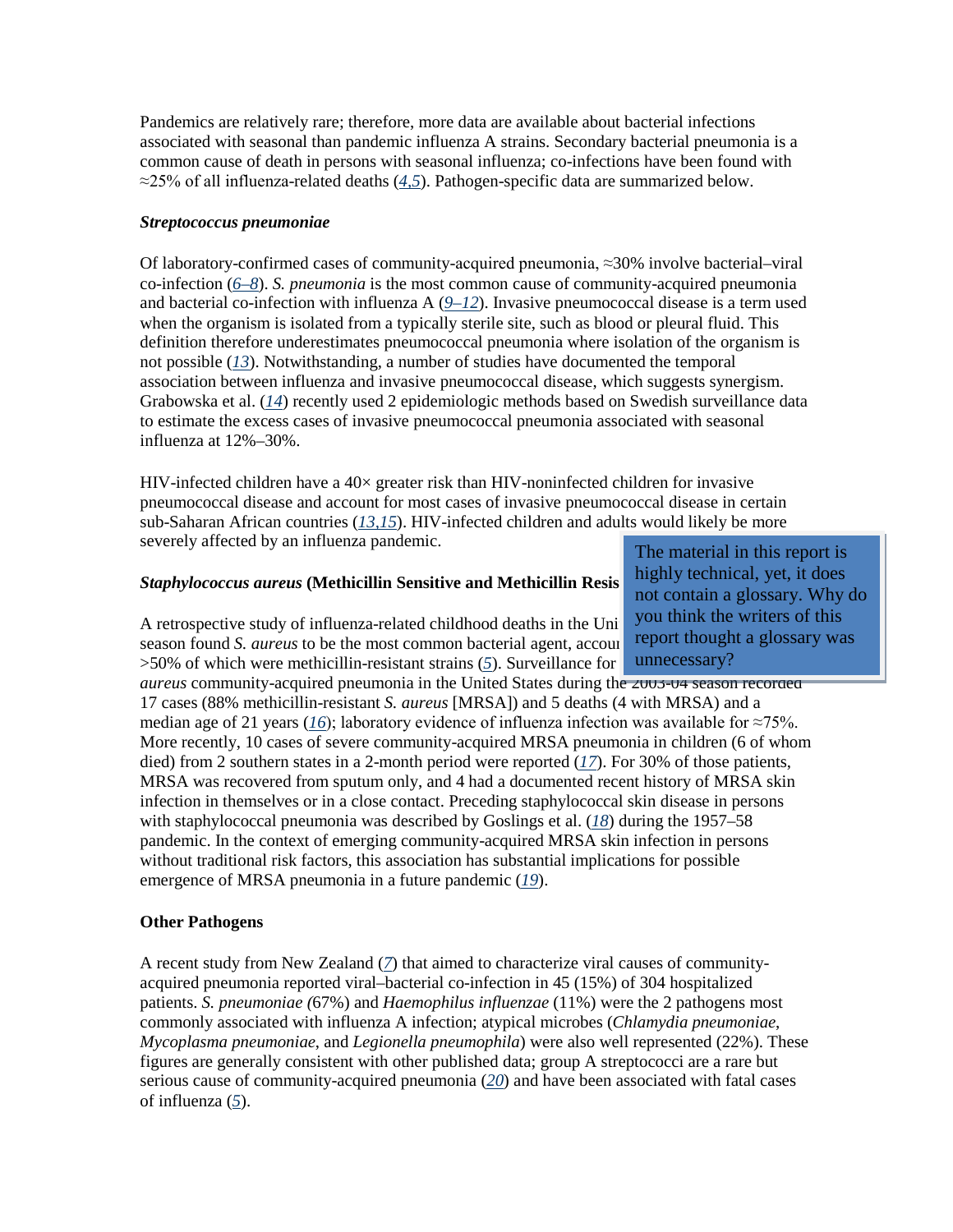The content of this report changes with this heading from a description of various forms of influenza to current methods and means of combating and epidemic. How would you go about signaling that change of topic?

#### **Stockpiling and Strategic Use of Antimicrobial Drugs**

In most modern healthcare systems, which increasingly emphasize just-in-time supply chains, shortages of antimicrobial drugs may occur rapidly unless more are stockpiled. These shortages would limit the treatment of secondary bacterial infections in the middle and the later stages of a pandemic. For this reason a range of antimicrobial drug options have been suggested, taking into account the likely limitations of availability in diagnostics for community-acquired pneumonia and the fact that, because of the sheer number of patients, therapy is likely to be empirical. Clinical management guidelines for pandemic influenza have recommended amoxicillin + clavulanate or doxycycline (*[21](http://www.cdc.gov/eid/content/14/8/1187.htm#21#21)*); third-generation cephalosporins or respiratory fluoroquinolones (*[22](http://www.cdc.gov/eid/content/14/8/1187.htm#21#21)*); and second-generation cephalosporins, macrolides, doxycycline, or co-trimoxazole (*[23](http://www.cdc.gov/eid/content/14/8/1187.htm#21#21)*) as first-line empirical therapies for community-acquired pneumonia associated with pandemic influenza. Dependent on the extent of any stockpile, shortages of these preferred agents might occur first during a pandemic.

In the United States, the emergence of community-acquired MRSA has prompted revision to include vancomycin and other agents as empirical therapy for severe cases (*[21,22](http://www.cdc.gov/eid/content/14/8/1187.htm#21#21)*). The demand created by empirical use of vancomycin in such cases, the limited number of alternative agents, and the limited global production capacity of this drug are likely to lead to its shortage. Other treatment possibilities include linezolid, quinopristin/dalfopristin, and tigecycline.

Fortunately, in the United Kingdom most MRSA isolates are sensitive to doxycycline (95% of respiratory isolates; Health Protection Agency [HPA], unpub. data) and rifampin (97%; HPA, unpub. data); fewer are sensitive to trimethoprim (72%). Less severe MRSA infections treated with these widely available and inexpensive drugs would be expected to respond. Rifampin and cotrimoxazole are widely produced in developing countries, where the prevalence of tuberculosis and HIV infection are high.

## **Real-time Surveillance of Pathogen Resistance**

This section outlines problems that might occur with current methods to combat an epidemic. How would you signal that change of topic?

After a country has committed to acquiring a stockpile of antimicrobial drugs, several important practical and logistic issues arise. The first is deciding on the range of antimicrobial drugs to be stockpiled. After the World Health Organization declares a global pandemic phase 5 alert, antimicrobial drug supplies will be quickly depleted as countries scour the global market to build up stocks. The choice of available agents may be limited by this stage; therefore, procuring in advance is sensible, although this involves predicting which bacterial agents will be of greatest importance. The UK HPA has developed a program of real-time surveillance of antimicrobial susceptibility for the 3 most likely influenza-related bacterial pneumonia pathogens: *S. pneumoniae*, *H. influenzae*, and *S. aureus*. Contemporaneous data are available for each pathogen, enabling recommendation of antimicrobial drugs on the basis of the proportion of respiratory tract isolates likely to be susceptible at a particular point in time. Such real-time data may be useful for guiding the evolution of pandemic antimicrobial drug treatment policy in order to optimize the use of scarce antimicrobial drugs by drawing on a range of different agents according to national stock availability at the time. The surveillance program may also provide early warning of likely clinical failures caused by emerging resistance.

## **Size, Storage, and Turnover of Stockpiles**

Decisions about pandemic stockpiles, procurements, and size depend primarily on financial considerations. Decision-makers must bear in the mind the need not only to purchase the initial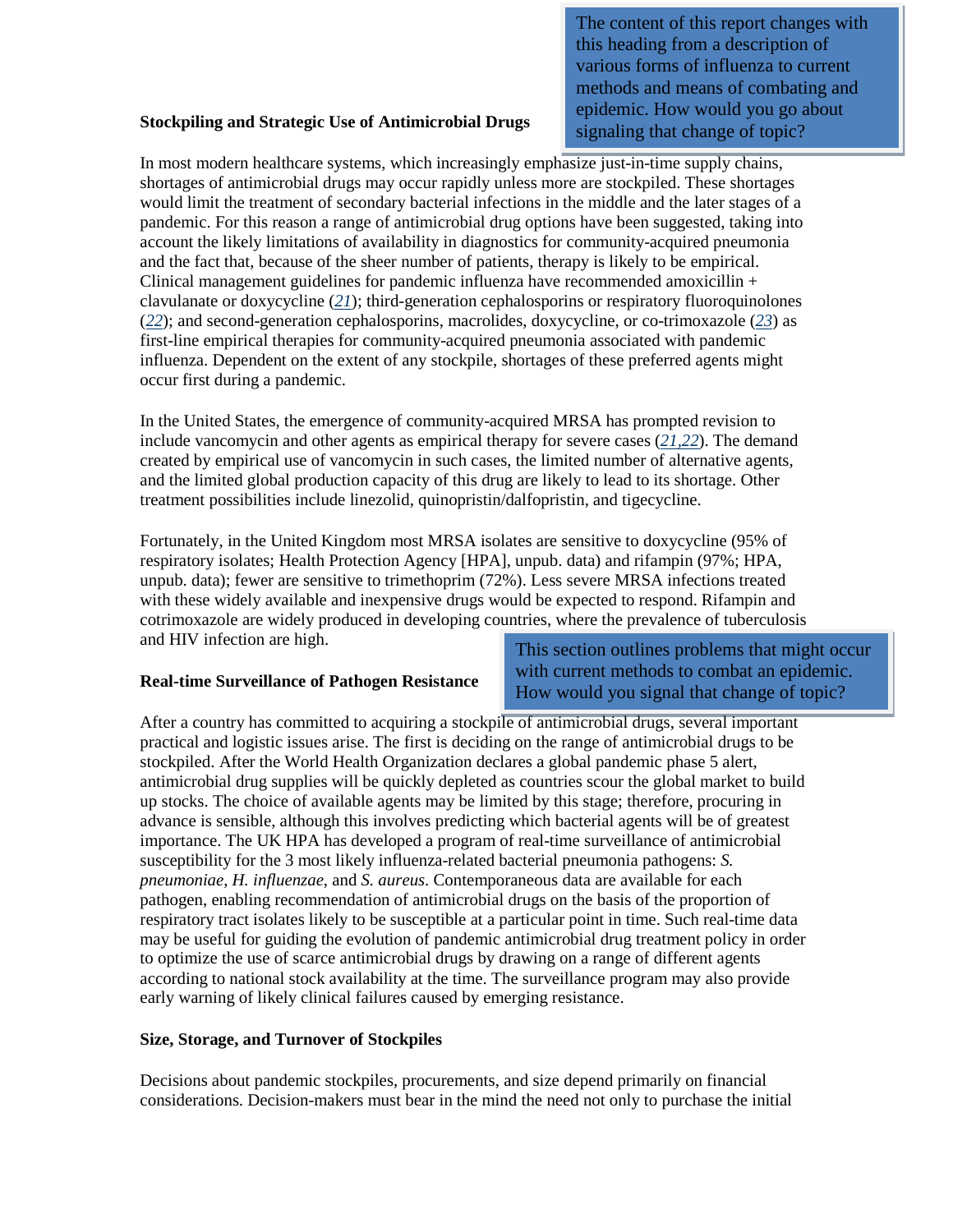stockpile but also to maintain it, perhaps for a sustained period. In most circumstances, stockpiles of vaccines for influenza virus subtype H5N1 and neuraminidase inhibitors are reserved exclusively for use during or immediately before a pandemic; they are not intended for day-today use on the same scale. In contrast, antimicrobial drugs are widely used every day. This difference means that antimicrobial drugs could act as buffer stock (conceptually similar to vendor-managed inventory) in most healthcare systems, rather than a true stockpile. Indeed, the word *stockpile* may be a misnomer in relation to increased stores of antimicrobial drugs because these drugs can be channeled into day-to-day use and replaced through fresh procurement. Thus, over time the amount, proportion, and range of these agents held can be slowly altered. These 2 mechanisms, ongoing interpandemic use and restocking, make such a stockpile far less vulnerable than antiviral drugs to expiration before use and far more responsive to changes in antimicrobial drug sensitivity detected between the date of procurement and the onset of the next pandemic.

Further considerations relate to storage. Whereas antiviral drugs and vaccines essentially need to be held in secure centralized storage (the latter within the cold chain) until eventual deployment, antimicrobial drugs can be held, at least in part, lower down the supply chain by wholesalers and community pharmacies or their equivalent.

Additionally, the proportion of pandemic influenza cases that will progress to bacterial complications needs to be estimated. The difficulty in making such an estimate relates partly to the paucity of contemporary data that specifically describe the incidence of bacterial complications after influenza and partly to the fact that widespread use of neuraminidase inhibitors, rarely used for seasonal influenza, might reduce the development of antimicrobial drug–related complications by 25%–40% (*[24,25](http://www.cdc.gov/eid/content/14/8/1187.htm#21#21)*). Data from the extensive reviews by Brundage and Soper suggest that in the 3 pandemics of the 20th century, bacterial pneumonia developed in 15%–20% of influenza patients (*[2,](http://www.cdc.gov/eid/content/14/8/1187.htm#1#1)[26](http://www.cdc.gov/eid/content/14/8/1187.htm#21#21)*); some estimates for seasonal influenza are far higher (*[27](http://www.cdc.gov/eid/content/14/8/1187.htm#21#21)*). It can be argued that in 1918 the primary viral infection was so virulent that it caused the

premature demise of some patients who might otherwise have surviv pneumonia to develop; i.e., the reported frequency of bacterial comp Coupled with a population clinical attack rate that will most likely light an antimicrobial drug stockpile is likely to be needed for a minimum This figure does not account for wastage, misdiagnosis (if, as is most on clinical suspicion alone), or a higher rate of secondary bacterial  $\alpha$ is also based on a strategy of treatment only.

#### **Treatment and Prophylaxis Strategies**

Some recommendations for action can be found in this section on treatment. However, these recommendations are buried in paragraphs. How would your format this section to emphasize those recommendations?

Alternative strategies include offering antimicrobial drug prophylaxis at the same time as antiviral treatment to patients with conditions that put them at high risk, such as chronic obstructive pulmonary disease. Antimicrobial drugs (or a prescription for them) could be issued to high-risk patients at the same time as antiviral treatment. The ability to start antimicrobial drug therapy with minimal delay and without the need for repeat consultation if antiviral drugs alone are not effective might be advantageous in an already overstretched health system. Both of these strategies incorporate further uncertainty because the high-risk groups in a pandemic are unknown and may not correspond to those currently recognizable for seasonal influenza; if anything, the high-risk groups are more likely than not to be larger in a pandemic. This might increase the requirement for antimicrobial drug stockpiling to 25% population coverage.

Each country should estimate its own needs. Country-specific factors to take into account include treatment strategy (treatment alone or treatment and prophylaxis), health service configuration,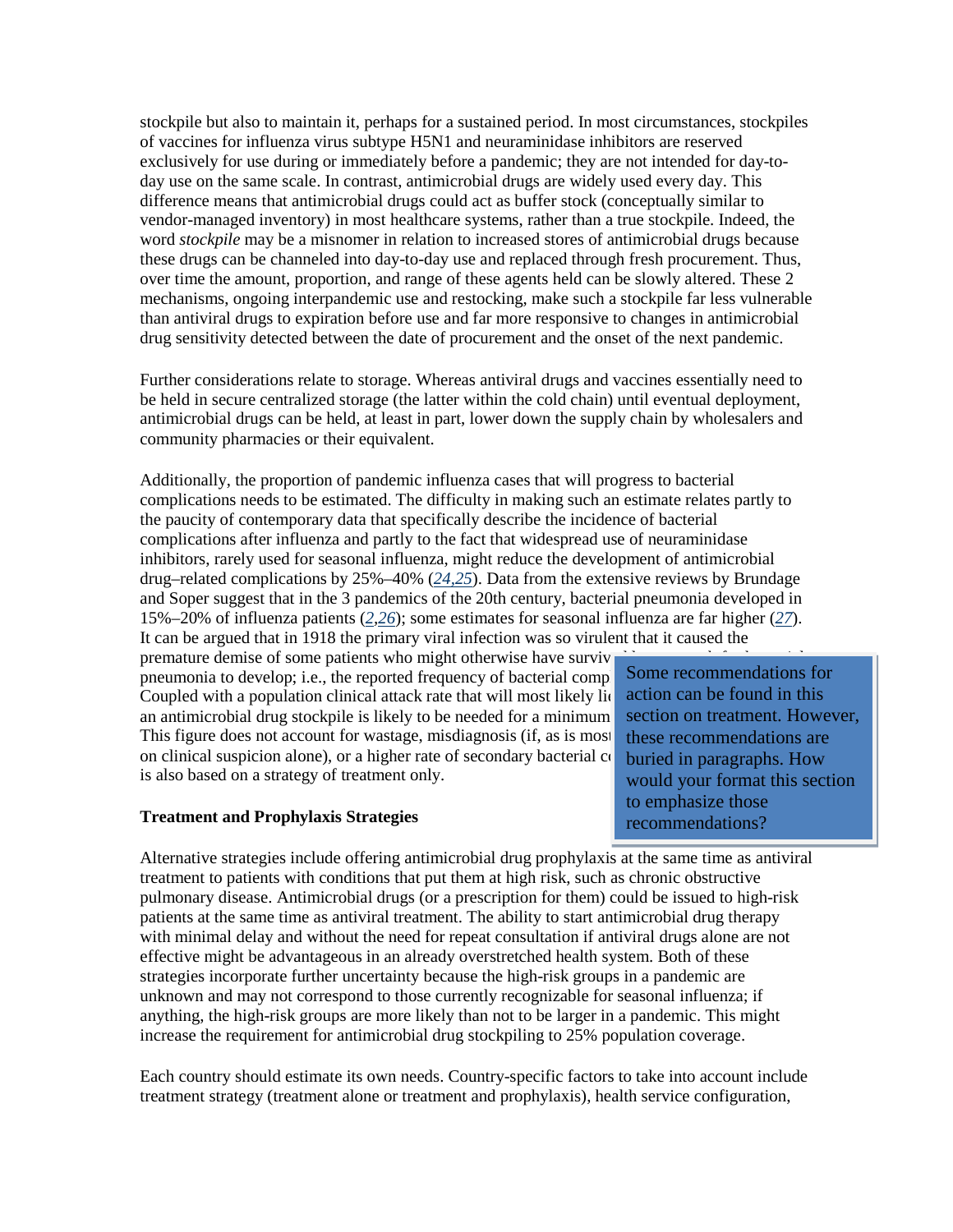historical use of antimicrobial drugs, physician behavior, inappropriate prescribing linked to misdiagnosis, and the availability of antiviral drugs.

## **Quinolone Stockpiles**

A large number of countries hold stockpiles of quinolones, in particular ciprofloxacin, as a contingency against bioterrorist threats. In the United Kingdom, ciprofloxacin is active against all *H. influenzae* isolates (≈100% of recent UK respiratory tract isolates susceptible; HPA, unpub. data), most methicillin-sensitive *S. aureus* isolates (≈82%), and atypical organisms. Therefore, if these bacterial pathogens were known or suspected to predominate in influenza-related pneumonia associated with a future pandemic, the use of ciprofloxacin might be justified, and agents effective against MRSA would be reserved for severe cases and those with cultureconfirmed MRSA (99% of UK respiratory MRSA isolates, most of which are hospital acquired, are quinolone resistant; HPA, unpub. data).

However, ciprofloxacin activity against *S. pneumoniae* (*[28](http://www.cdc.gov/eid/content/14/8/1187.htm#21#21)*) is only intermediate, and a significant number of bacterial pneumonias complicating influenza may not respond to empirical treatment. This fact is well supported by evidence from mouse models; more modern "respiratory" fluoroquinolones such as gatifloxacin demonstrate good results (*[29](http://www.cdc.gov/eid/content/14/8/1187.htm#21#21)*) against *S. pneumoniae*, which was not always so for ciprofloxacin. Therefore, in a pandemic empirical ciprofloxacin use could be justified only if all other more suitable antimicrobial drug supplies were exhausted.

Given ciprofloxacin's weak activity against pneumococci, reserving its use in a pandemic to empirical treatment of persons previously vaccinated against pneumococcal infection, who would be at reduced risk for co-infection with this particular organism, would be reasonable. Theoretical support for this hypothesis comes from the United States, where use of a 7-valent conjugate vaccine since 2000 has resulted in declining invasive pneumococcal disease (*[30](http://www.cdc.gov/eid/content/14/8/1187.htm#21#21)*) and relatively infrequent influenza-related deaths caused by pneumococci in children (*[5](http://www.cdc.gov/eid/content/14/8/1187.htm#1#1)*). A strategic approach might involve the use of ciprofloxacin in fully immunized persons.

## **Pneumococcal Vaccination Strategies**

Including a vaccination strategy in pandemic planning would potentially reduce the amount of disease caused by secondary *S. pneumoniae* bacterial pneumonia. We have already described this pathogen's role in community-acquired pneumonia and influenza complications. The public health benefit from vaccination could be substantial.

Pneumococcal polysaccharide vaccine (PPV) is currently recommended in many countries for persons >65 years of age and for high-risk groups of all ages. Few specific data exist on the effectiveness of PPV for reducing pneumococcal pneumonia–associated illness and death after infection with influenza A virus. Furthermore, in the context of pneumococcal disease not specifically associated with influenza, use of PPV has protected against invasive pneumococcal disease but not against pneumococcal pneumonia in the absence of bacteremia (*[31](http://www.cdc.gov/eid/content/14/8/1187.htm#31#31)*). Therefore, on the basis of current evidence, prior PPV administration could not reliably be used to identify persons who could receive empirical ciprofloxacin therapy for bacterial pneumonia as a complication of influenza. It could, however, be used as a large-scale preventive measure against invasive pneumococcal disease in adults.

The protective efficacy of a 9-valent pneumococcal conjugate vaccine (PncCV) against nonbacteremic pneumonia as well as invasive pneumococcal disease has been demonstrated in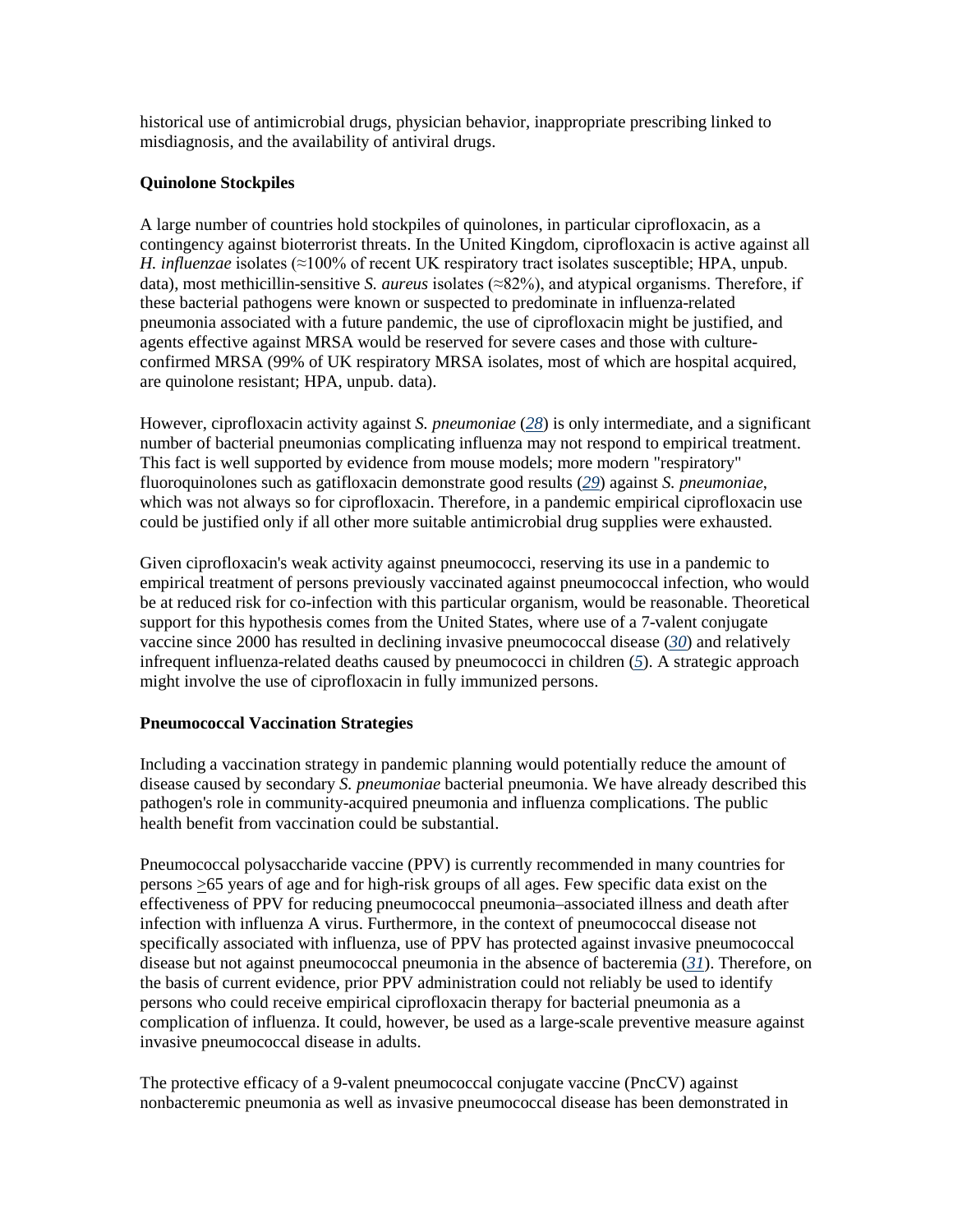37,107 children from South Africa among whom the prevalence of HIV infection was 6.5% (*[32](http://www.cdc.gov/eid/content/14/8/1187.htm#31#31)*).The vaccine also substantially reduced the incidence of first episodes of invasive pneumococcal disease that were resistant to penicillin or trimethoprim-sulfamethoxazole.

PncCV may have more greatly reduced the incidence of pneumonia in children when a virus was isolated (*[33](http://www.cdc.gov/eid/content/14/8/1187.htm#31#31)*). This effect was more pronounced when influenza A was isolated; protective efficacy was 41% (95% confidence interval 13%–60%). The study provided indirect evidence of the frequency of pneumococcal superinfection of viral pneumonias in children in this setting. If similar results could be achieved through vaccination before an influenza pandemic, the benefits of preventing pneumococcal complications could be substantial. The introduction of conjugate vaccine in the United States in 2000 has led to a decline in invasive pneumococcal disease in not only children but also adults; reduction was 32% for those 20–39 years of age and 18% for those >65 years (*[30](http://www.cdc.gov/eid/content/14/8/1187.htm#21#21)*). Therefore, vaccination of children might be the most cost-effective policy. In September 2006, the United Kingdom started vaccinating children from the age of 2 months; early unpublished data (minutes from the Joint Committee on Vaccination and Immunisation meeting on February 14, 2007, available from

[www.advisorybodies.doh.gov.uk/jcvi/mins140207.htm\)](http://www.advisorybodies.doh.gov.uk/jcvi/mins140207.htm) suggest that invasive pneumococcal disease in children <2 years of age is already reduced.

The use of PncCV in children and 23-valent PPV in adults as part of a pandemic strategy would be consistent with recommendations resulting from current published data. However, such use may still not allow for ciprofloxacin stockpiles to be reliably targeted for specific populations, given the lack of protection against nonbacteremic pneumoccal pneumonia associated with PPV. If conjugate vaccine were used in all patients (although no convincing data exist to support efficacy of conjugate vaccine in adults), ciprofloxacin might be more reliably targeted at a group more likely to have a nonpneumococcal pneumonia. However, a conjugate vaccine is likely to be expensive and limited in serotype coverage, and approval for its use in adults will take time.

## **Discussion**

Substantial laboratory and epidemiologic evidence shows that influenza A and bacterial pathogens often participate in the pathogenesis of pneumonia. Several issues need to be considered with regard to antimicrobial drug treatment for large numbers of patients who have secondary bacterial infection during a pandemic. Real-time antimicrobial drug–resistance surveillance programs could be incorporated into preparedness frameworks; information from such networks could result in stockpiling of inexpensive, generically manufactured antimicrobial drugs. Vaccination against pneumococcal disease, particularly vaccination of HIV-infected persons, potentially will save lives in the short term as well as provide protection in the event of a pandemic.

Dr Gupta is an infectious diseases physician undergoing postgraduate specialist medical training. He is currently conducting research on HIV resistance in developing-world settings and has an interest in pandemic influenza preparedness.

## **References**

1. Murray CJ, Lopez AD, Chin B, Feehan D, Hill KH. E pandemic influenza mortality on the basis of vital reg pandemic: a quantitative analysis. Lancet.  $2006;368:2$ 

This discussion comes at the end of this report. There is no section labeled conclusions or recommendations. Do you thin[k this org](http://www.ncbi.nlm.nih.gov/sites/entrez?cmd=Retrieve&db=PubMed&list_uids=17189032&dopt=Abstract)[aniza](http://dx.doi.org/10.1016/S0140-6736(06)69895-4)tional strategy will result in the readers of this report taking the action the writers recommend?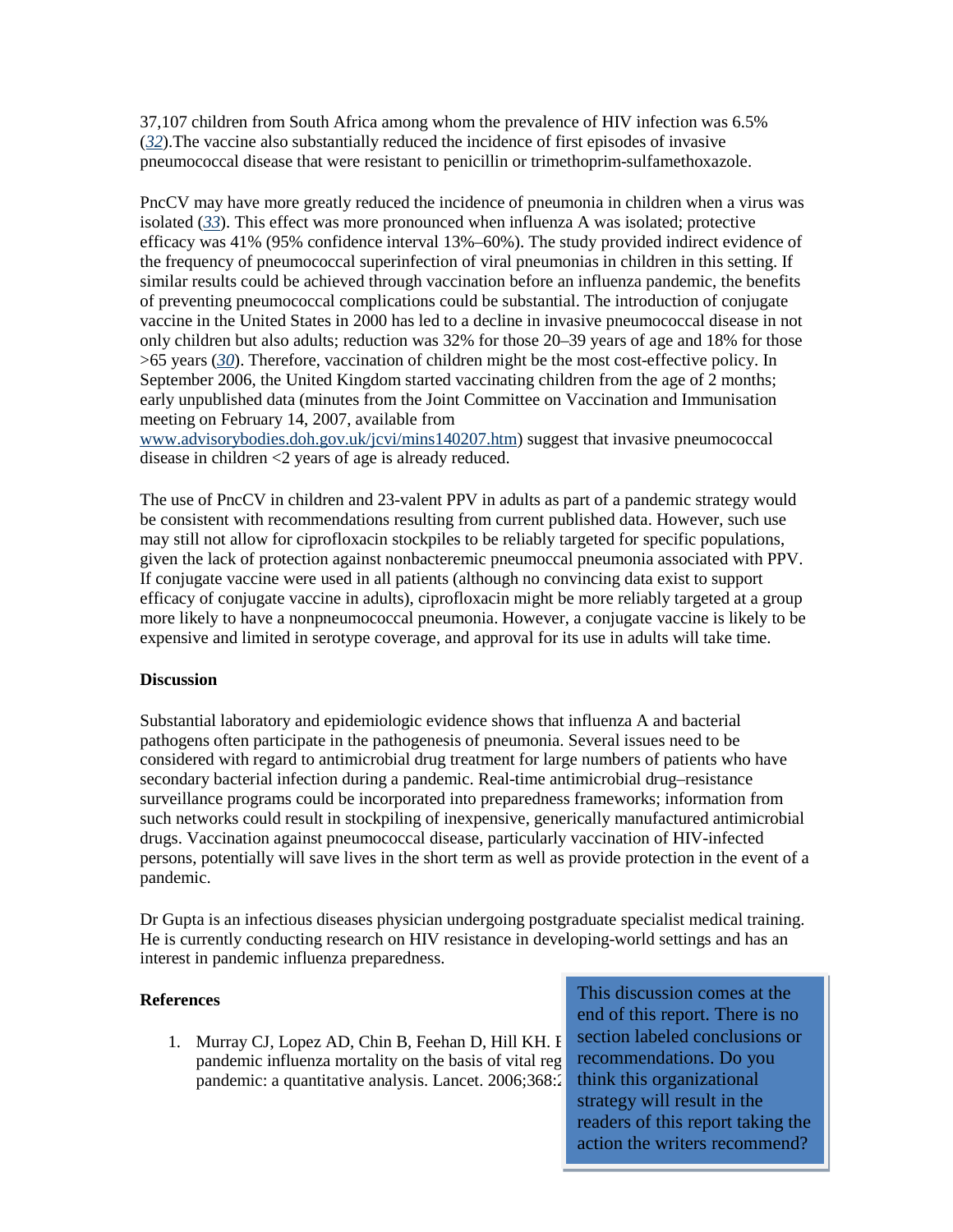- 2. Brundage JF. Interactions between influenza and bacterial respiratory pathogens: implications for pandemic preparedness. Lancet Infect Dis. 2006;6:303–12. [PubMed](http://www.ncbi.nlm.nih.gov/sites/entrez?cmd=Retrieve&db=PubMed&list_uids=16631551&dopt=Abstract) [DOI](http://dx.doi.org/10.1016/S1473-3099(06)70466-2)
- 3. McCullers JA. Insights into the interaction between influenza virus and pneumococcus. Clin Microbiol Rev. 2006;19:571–82. [PubMed](http://www.ncbi.nlm.nih.gov/sites/entrez?cmd=Retrieve&db=PubMed&list_uids=16847087&dopt=Abstract) [DOI](http://dx.doi.org/10.1128/CMR.00058-05)
- 4. Simonsen L. The global impact of influenza on morbidity and mortality. Vaccine. 1999;17(Suppl 1):S3–10. [PubMed](http://www.ncbi.nlm.nih.gov/sites/entrez?cmd=Retrieve&db=PubMed&list_uids=10471173&dopt=Abstract) [DOI](http://dx.doi.org/10.1016/S0264-410X(99)00099-7)
- 5. Bhat N, Wright JG, Broder KR, Murray EL, Greenberg ME, Glover MJ, et al. Influenzaassociated deaths among children in the United States, 2003–2004. N Engl J Med. 2005;353:2559–67. [PubMed](http://www.ncbi.nlm.nih.gov/sites/entrez?cmd=Retrieve&db=PubMed&list_uids=16354892&dopt=Abstract) [DOI](http://dx.doi.org/10.1056/NEJMoa051721)
- 6. Lim WS, Macfarlane JT, Boswell TC, Harrison TG, Rose D, Leinonen M, et al. Study of community acquired pneumonia aetiology (SCAPA) in adults admitted to hospital: implications for management guidelines. Thorax. 2001;56:296–301. [PubMed](http://www.ncbi.nlm.nih.gov/sites/entrez?cmd=Retrieve&db=PubMed&list_uids=11254821&dopt=Abstract) [DOI](http://dx.doi.org/10.1136/thorax.56.4.296)
- 7. Jennings LC, Anderson TP, Beynon KA, Chua A, Laing RT, Werno AM, et al. Incidence and characteristics of viral community-acquired pneumonia in adults. Thorax. 2008;63:42–8. [PubMed](http://www.ncbi.nlm.nih.gov/sites/entrez?cmd=Retrieve&db=PubMed&list_uids=17573440&dopt=Abstract) [DOI](http://dx.doi.org/10.1136/thx.2006.075077)
- 8. Juven T, Mertsola J, Waris M, Leinonen M, Meurman O, Roivainen M, et al. Etiology of community-acquired pneumonia in 254 hospitalized children. Pediatr Infect Dis J. 2000;19:293–8. [PubMed](http://www.ncbi.nlm.nih.gov/sites/entrez?cmd=Retrieve&db=PubMed&list_uids=10783017&dopt=Abstract) [DOI](http://dx.doi.org/10.1097/00006454-200004000-00006)
- 9. Woodhead MA, Macfarlane JT, McCracken JS, Rose DH, Finch RG. Prospective study of the aetiology and outcome of pneumonia in the community. Lancet. 1987;1:671–4[.](http://www.ncbi.nlm.nih.gov/sites/entrez?cmd=Retrieve&db=PubMed&list_uids=2882091&dopt=Abstract) [PubMed](http://www.ncbi.nlm.nih.gov/sites/entrez?cmd=Retrieve&db=PubMed&list_uids=2882091&dopt=Abstract) [DOI](http://dx.doi.org/10.1016/S0140-6736(87)90430-2)
- 10. Forgie IM, O'Neill KP, Lloyd-Evans N, Leinonen M, Campbell H, Whittle HC, et al. [Etiology of acute lower respiratory tract infections in Gambian children: II. Acute lower](http://www.ncbi.nlm.nih.gov/sites/entrez?cmd=Retrieve&db=PubMed&list_uids=2003054&dopt=Abstract)  [respiratory tract infection in children ages one to nine years presenting at the hospital.](http://www.ncbi.nlm.nih.gov/sites/entrez?cmd=Retrieve&db=PubMed&list_uids=2003054&dopt=Abstract) Pediatr Infect Dis J. 1991;10:42–7.
- 11. Shann F, Gratten M, Germer S, Linnemann V, Hazlett D, Payne R. Aetiology of pneumonia in children in Goroka Hospital, Papua New Guinea. Lancet. 1984;2:537–41. [PubMed](http://www.ncbi.nlm.nih.gov/sites/entrez?cmd=Retrieve&db=PubMed&list_uids=6147602&dopt=Abstract) [DOI](http://dx.doi.org/10.1016/S0140-6736(84)90764-5)
- 12. O'Brien KL, Walters MI, Sellman J, Quinlisk P, Regnery H, Schwartz B, et al. Severe pneumococcal pneumonia in previously healthy children: the role of preceding influenza infection. Clin Infect Dis. 2000;30:784–9. [PubMed](http://www.ncbi.nlm.nih.gov/sites/entrez?cmd=Retrieve&db=PubMed&list_uids=10816149&dopt=Abstract) [DOI](http://dx.doi.org/10.1086/313772)
- 13. Obaro SK, Madhi S. Bacterial pneumonia vaccines and childhood pneumonia: are we winning, refining, or redefining? Lancet Infect Dis. 2006;6:150–61. [PubMed](http://www.ncbi.nlm.nih.gov/sites/entrez?cmd=Retrieve&db=PubMed&list_uids=16500596&dopt=Abstract) [DOI](http://dx.doi.org/10.1016/S1473-3099(06)70411-X)
- 14. Grabowska K, Hogberg L, Penttinen P, Svensson A, Ekdahl K. Occurrence of invasive pneumococcal disease and number of excess cases due to influenza. BMC Infect Dis. 2006;6:58. [PubMed](http://www.ncbi.nlm.nih.gov/sites/entrez?cmd=Retrieve&db=PubMed&list_uids=16549029&dopt=Abstract) [DOI](http://dx.doi.org/10.1186/1471-2334-6-58)
- 15. Madhi SA, Petersen K, Madhi A, Wasas A, Klugman KP. Impact of human immunodeficiency virus type 1 on the disease spectrum of *Streptococcus pneumoniae* in South African children. Pediatr Infect Dis J. 2000;19:1141–7. [PubMed](http://www.ncbi.nlm.nih.gov/sites/entrez?cmd=Retrieve&db=PubMed&list_uids=11144373&dopt=Abstract) [DOI](http://dx.doi.org/10.1097/00006454-200012000-00004)
- 16. Hageman JC, Uyeki TM, Francis JS, Jernigan DB, Wheeler JG, Bridges CB. [Severe](http://www.ncbi.nlm.nih.gov/sites/entrez?cmd=Retrieve&db=PubMed&list_uids=16707043&dopt=Abstract)  [community-acquired pneumonia due to](http://www.ncbi.nlm.nih.gov/sites/entrez?cmd=Retrieve&db=PubMed&list_uids=16707043&dopt=Abstract) *Staphylococcus aureus*, 2003–04 influenza [season.](http://www.ncbi.nlm.nih.gov/sites/entrez?cmd=Retrieve&db=PubMed&list_uids=16707043&dopt=Abstract) Emerg Infect Dis. 2006;12:894–9.
- 17. Centers for Disease Control and Prevention. [Severe methicillin-resistant](http://www.ncbi.nlm.nih.gov/sites/entrez?cmd=Retrieve&db=PubMed&list_uids=17431376&dopt=Abstract) *Staphylococcus aureus* [community-acquired pneumonia associated with influenza—Louisiana and](http://www.ncbi.nlm.nih.gov/sites/entrez?cmd=Retrieve&db=PubMed&list_uids=17431376&dopt=Abstract)  [Georgia, December 2006–January 2007.](http://www.ncbi.nlm.nih.gov/sites/entrez?cmd=Retrieve&db=PubMed&list_uids=17431376&dopt=Abstract) MMWR Morb Mortal Wkly Rep. 2007;56:325– 9.
- 18. Goslings WR, Mulder J, Djajadiningrat J, Masurel J. Staphylococcal pneumonia in influenza in relation to antecedent staphylococcal skin infection. Lancet. 1959;2:428–30[.](http://www.ncbi.nlm.nih.gov/sites/entrez?cmd=Retrieve&db=PubMed&list_uids=13851372&dopt=Abstract) [PubMed](http://www.ncbi.nlm.nih.gov/sites/entrez?cmd=Retrieve&db=PubMed&list_uids=13851372&dopt=Abstract) [DOI](http://dx.doi.org/10.1016/S0140-6736(59)90417-9)